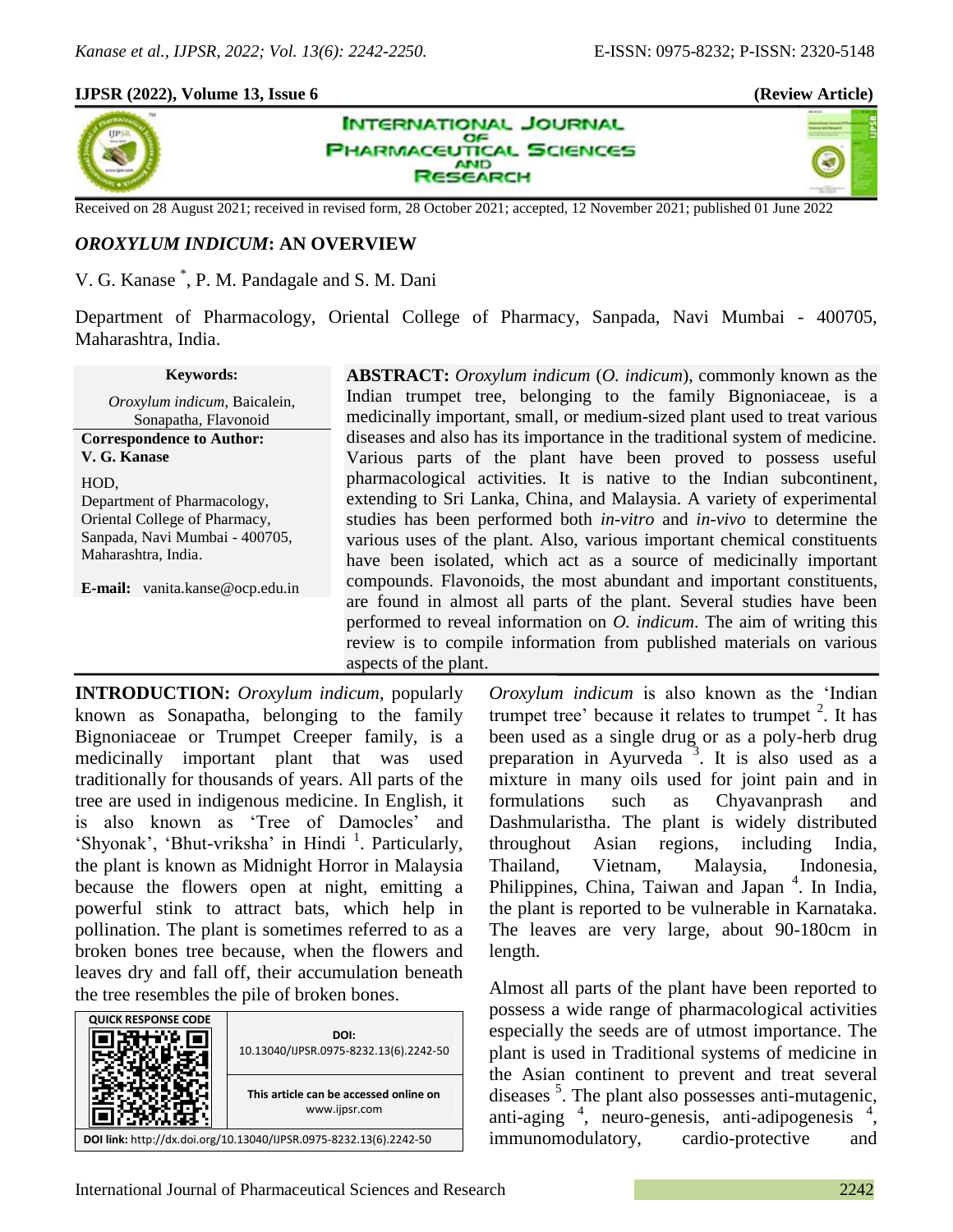nephroprotective properties. The plant is traditionally used to treat asthma, biliousness, bronchitis, fever, vomiting, inflammation, leukoderma, skin diseases, wound injury, and deworm intestine  $\frac{1}{1}$ . . The seeds of *Oroxylum indicum* have found their uses as an analgesic, antitussive and anti-inflammatory agent for the treatment of cough, bronchitis, and other diseases. The plant is reported to possess anti-inflammatory, diuretic, anti-fungal and anti-bacterial activity. It has also been reported that the plant contains various chemical constituents which act as free radical scavengers; hence it is a potent antioxidant. Due to significant medicinal properties and continuous increasing demand, this plant has been endangered by the International Union for Conservation of Nature (IUCN)<sup>6</sup>.

**Description:** *Oroxylum indicum* is a small or medium-sized deciduous tree attaining a height of 12-16m with light or greyish brown spongy bark<sup>7</sup>. The root is soft and juicy, having a greyish brown color. It is often associated with numerous corky lenticels <sup>8</sup>. Initially, the taste is sweet and gets bitter on storage. On drying, the bark shrinks adhere closely to the wood and become faintly fissured  $2$ . The leaves are quite large, appear to be approximately 1 meter in length and pinnately compound. The leaflets are ovate, wavy and acuminate, having 2-4 leaflet pairs and are evergreen<sup>4</sup>.

The flowers appear reddish-purple on the outside and pinkish yellow on the inside  $\frac{7}{1}$ . The flowers open at night, emitting a powerful stink to attract bats, which help in pollination. Hence, it is also known as 'Mid-night Horror'. The flowers are large, fleshy and violet-colored. Flowers are bisexual and zygomorphic <sup>6</sup>. They have a characteristic foul smell with 2.5cm long pedicle and bloom in the month of June-July and bear fruits in November. The fruits are up to 1.5 m long that hang down from bare branches, which resembles the wings of a large bird. The fruits show a curved appearance towards the apex. The calyx is 4cm long, leathery, oblong-campanulate and glabrous <sup>8</sup>. Corolla is usually bright-purple, reaching 10cm long, fleshy lobes about 4cm long with crisped margins. The seeds are flat, round with white papery wings all around except at the base  $<sup>7</sup>$ .</sup>

## **Taxonomical Classification <sup>3</sup> :**

**Kingdom:** Plantae **Division:** Magnoliophyta **Class:** Magnoliophyta **Order:** Lamiales **Family:** Bignoniaceae **Genus:** Oroxylum **Species:** Indicum





**FIG. 3: FLOWERS OF** *OROXYLUM INDICUM* **FIG. 4: FRUITS OF** *OROXYLUM INDICUM*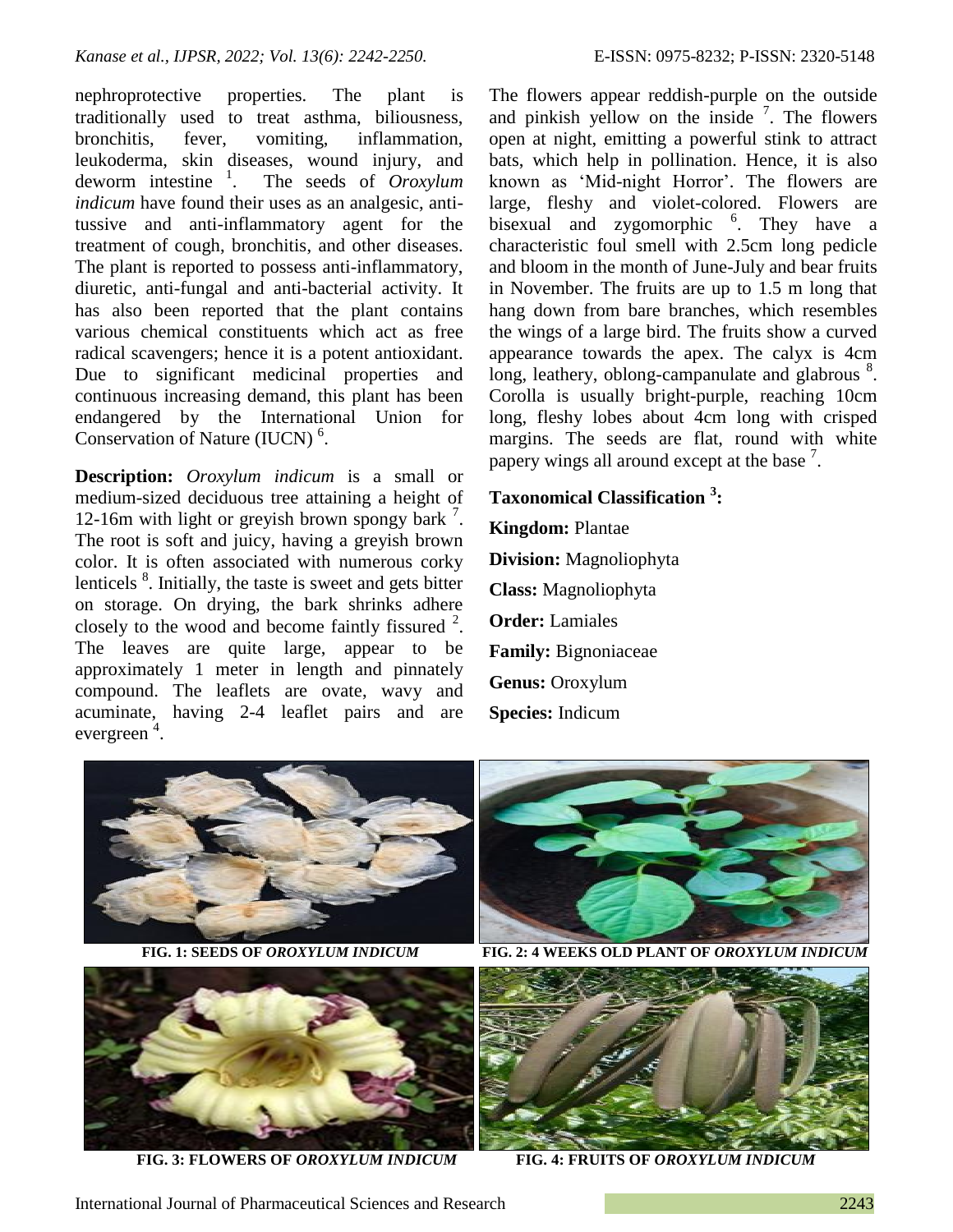**Vernacular Names:** *Oroxylum indicum* is commonly known as Tetu. Its regional names include Bhatghila, Tona, Bhut-vriksha, Shyonaka, and Hanyu pinyin  $8$ . The classical names according to Ayurveda include Shyonaaka, Shoshana, Tuntuka, Kutunnata, Mandukparna, Patrorna, Bhalluka, Prthushimba, Sonaapaathaa, Nata.

**Sanskrit:** Prthsuimba, Katvanga, Dirghavrnta.

**Hindi:** Sonapatha, Shyonak, Tentoo

**English:** Indian Trumpet flower, Broken bones tree, Mid-night Horror, Indian calosanthes

**Bengali:** Sonagachh

**Gujrati:** Tentoo

**Punjabi:** Tatpaling, Talvarphali

**Marathi:** Tentoo, Tayitu, Tetu

**Tamil:** Peruvaagai

**Assam:** Kering <sup>9</sup>

**Kannada:** Tigudu

**Malayalam:** Palagripayanni

**Oriya:** Pamponiya

**Telugu:** Dundilumu, Gumpena, Pampini, Manduka-parnamu.

**Konkani:** Davamadak

**Singhala:** Totila, Thotila<sup>8</sup>

**Sundanese:** Pongporang <sup>5</sup>

**Distribution:** *Oroxylum indicum* is a small or medium-sized deciduous tree indigenous to the Indian subcontinent, the Himalayan foothills, with a part extending to Bhutan and southern China, Sri Lanka, Philippines, Indochina, and Malaysia regions. In India, the plant is widely distributed throughout Assam and in some parts of Andaman and Nicobar Island, Gujrat, Madhya Pradesh, Andhra Pradesh, and Odisha. Particularly, it is found widely distributed in Eastern and Western ghats and North East India. It is also found throughout the tropical forests of India up to the elevation of  $1000-1200$  m<sup>10</sup>.

This valuable tree has become vulnerable in Karnataka and Andhra Pradesh and endangered in Kerala, Maharashtra, M. P. and Chhattisgarh<sup>11</sup>. Therefore, it is included in the endangered list of India <sup>10</sup>. It is found in Taiwan, Yunnan, Cambodia, Indonesia (Java, Sumatra), Myanmar, Nepal, and Vietnam<sup>8</sup>. It grows wild in Bangladesh in Chittagong, as well as other hill tract districts  $5$ . It is a tree that is found generally in the damp region and is mostly sighted along the river banks or slopes of the hills.

**Chemical Constituents:** Phytochemical investigations of the different parts of the plant resulted in the identification of approximately 111 compounds, among which flavonoids, naphthalenoids, and cyclohexylethanoids are the predominant groups <sup>12</sup>. Various secondary metabolites are present such as flavonoids, glycosides, alkaloids, tannins, terpenoids, *etc.* Flavonoids are the major chemical constituents of all the parts of the plant. The bark especially is rich in tannins. The heartwood of *Oroxylum indicum* contains prune tin, isoflavone, and β-sitosterol.

**• Leaves:** The leaves have been reported to contain anthraquinones, flavonoids, and their glycosides, namely baicalein, baicalein 6-O-glucuronide, baicalein 7-O-glucuronide, and scutellarein, it's 7 rutinoside, and aloe-emodins  $3$ . Among these flavonoids, baicalein is the most abundantly found and an important active constituent of the plant. Several studies were conducted on the phytochemical investigations of *Oroxylum indicum*s how the abundance of baicalein isolated from various parts of this plant, including the stem bark, root bark, leaves, fruits and seeds also <sup>4</sup>.

Baicalein has historically been used in antioxidant, anti-viral, anti-bacterial, anti-cancer, antiinflammatory, and anti-allergic allergies  $13$ . They also contain oroxyloside methyl ester and chrysin-7-O-methyl glucoside <sup>8</sup>, chrysin -7-O-diglucoside  $12$ . Leaves are also found to contain quercetin-3-oalpha-L-arabinopyranoside, 1-(2-hydroxyethyl) cyclohexane-1,4-diol and apigenin  $14$ . The constituents which are reported to be isolated from leaves are chrysin, Oroxylin-A, baicalein 7-Oglucoside, baicalein 7-O-diglucoside, chrysindiglucoside, chrysin 7-O-glucuronide, ar-tumerone,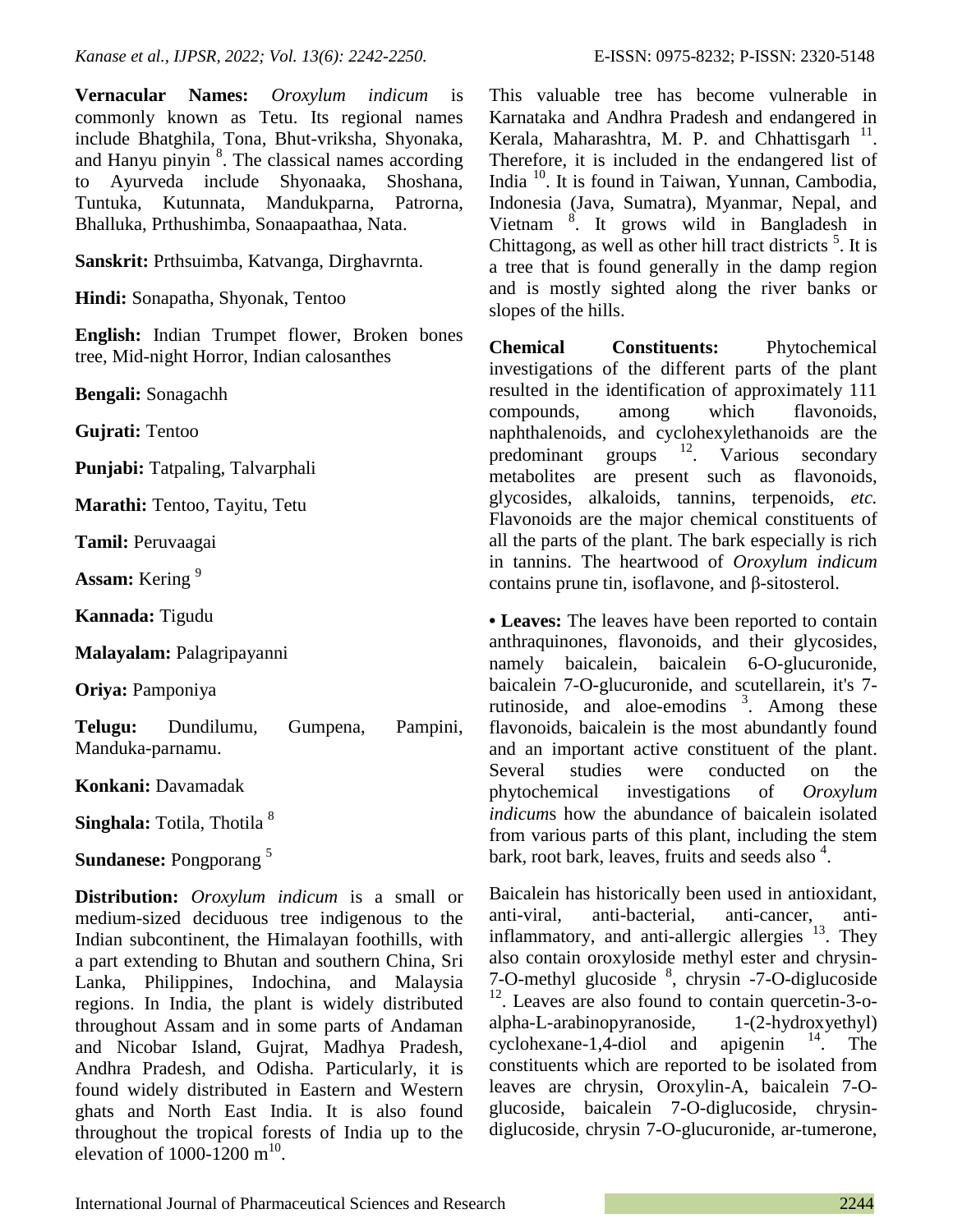methyl hexadecanoate, laurenan-2-one, isopropyl butanoate  $^1$ .

**• Root:** Bark of the root contains flavonoids such as chrysin, baicalein, and Oroxylin-A, dihydro isoα-lapachone, 7-O-methyl chrysin, 5-hydroxy-4',7 di methoxy flavone, dihydro Oroxylin A <sup>15</sup>. Bark also contains dihydrobaicalein. The root bark is reported to contain ellagic acid, scutellarin, 5 hydroxy –  $8$  – methoxy –  $7$  –  $0$  – beta – Dglucopyranuronosyl flavone, stigma-5-en-3-ol, pratensol, 3-(4-hydroxy phenyl) 2-propenoic acid, and flavonoid 3, 4', 5, 7-tetrahydro-flavonol, 5 hydroxy-4',7-dimethoxy flavones<sup>14</sup>.

**• Stem:** Stem contains flavones, namely Oroxylin A, baicalein, its 7-glucuronide, scutellarein, its 7 rutinoside, p-coumaric acid, and chrysin. It also contains pterocarpan, rhodioside, phydroxyphenylethanols and cyclohexanols <sup>3</sup>.

The stem, seeds, and root bark of *Oroxylum indicum* contain many flavones, weak acids, and traces of alkaloids. The chloroform and ethanol extracts of stem bark possessed phenols and flavonoids whereas, the aqueous extract contained saponins. The alkaloids were present in benzene, chloroform, and ethanol extracts.

The hydro Bamethanolic extract of stem and root bark contains glycosides, terpenoids, phenols, and alkaloids. The constituents isolated from the stem of *Oroxylum indicum* are chrysin, oroxyloside, hispidulin, apigenin, ficusal, balanophonin, salicylic acid, p-hydroxybenzoic acid, protocatechuic acid, isovanillin, oroxylin, pinostrobin, kaempferol, and lapachol<sup>1</sup>.

• **Seeds:** The seeds contain various chemical constituents, including terpenes, alkaloids, saponins, and flavonoids. They are abundant in flavonoids containing chrysin, baicalein-7-Odiglucoside (Oroxylin B), apiagenin  $6$  and one unknown flavonoid has also been isolated. Seeds contain one more flavone, oroxidin. Also, contains ellagic acid. Seeds contain various oils such as caprylic, lauryic, myristic, palmitic, palmitoleic, stearic, oleic and linoleic acids <sup>14</sup>.

• **Fruits:** Fruits are reported to contain Oroxylin-A, chrysin, orlumin  $A^{-1}$ , ursolic acid, and aloe-emodin 14 .



**Traditional uses of Various Plant Parts:** Charaka and Sushruta prescribed *Oroxylum indicum* internally for persistent dysentery, non-healing ulcers, gynecological disorders, antiseptic, antitoxic, astringent, and styptic. The drug was also administered for promoting the adhesion of fractured bone.

• **Roots:** In Ayurvedic medicine, roots are used fresh, as they lose their vitality after a couple of months. The root bark of the plant is bitter, pungent, astringent to the bowels, cooling, aphrodisiac, tonic, increased appetite, biliousness, fever, bronchitis, intestinal worms, vomiting, dysentery, leukoderma, asthma, inflammation, and anal troubles  $3$ . Roots have been reported to treat tuberculosis. The main chemical constituents found in roots are ellagic acid which is used as an astringent, stomachic, anodyne, sudorific, and also for treating otorrhoea. Also, roots are used to treat dropsy. The root bark has anti-allergic properties and is used in treating allergic diseases, urticaria, jaundice, asthma, sore throat, laryngitis, hoarseness, gastralgia, diarrhea, dysentery, infantile, erythema, and measles  $3$ . The root bark is used in a formulation having nootropic activity  $3$ . Decoction of root bark is effective in curing nasopharyngeal cancer. The root bark acts as a blood purifier and tonic and hence is used to treat stomach complaints.

The paste of root bark is hepatoprotective. Also, a decoction of dried root bark has its uses in treating Jaundice<sup>5</sup>.

**• Bark:** An alcoholic maceration of the bark helps to be useful in treating allergic dermatitis. The bark of the plant is used to treat various stomach disorders. The bark is used externally in veterinary medicine. A report proposed that a decoction of bark showed good diuretic activity in rats, comparing favorably in potassium acetate and being more potent than urea. An infusion of bark powder is diaphoretic.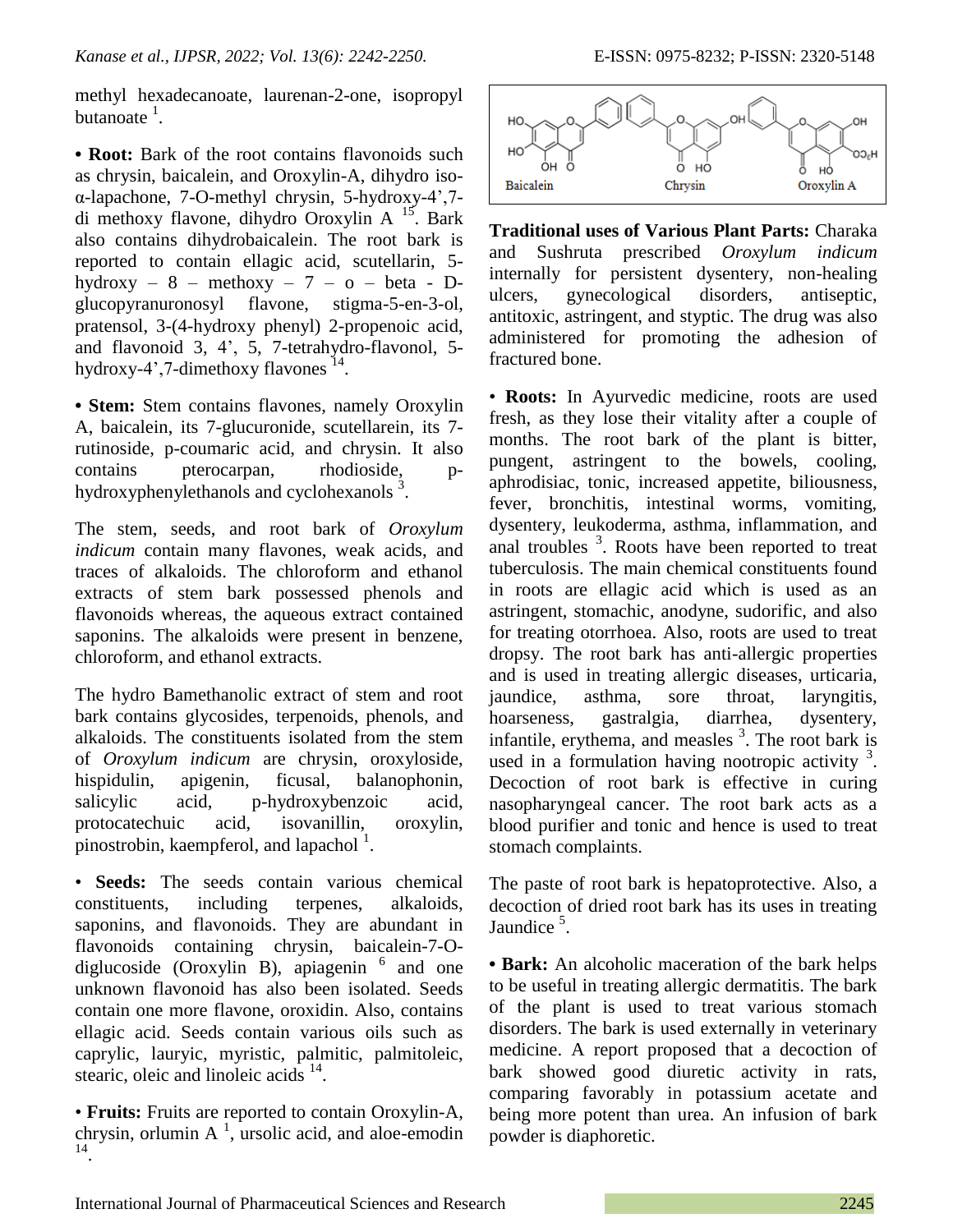A paste made of bark powder is applied for mouth cancer, scabies and other skin diseases <sup>6</sup>.

• **Stem:** Stem contains various flavones, alkaloids, tannic acid, sitosterol, and galactose, used to treat rheumatism. The roots and stem bark of *Oroxylum indicum* has been used for centuries to treat various gastric disorders <sup>15</sup>. Dichloromethane extracts of stem bark and root bark have antimicrobial activities against a range of gram-positive and gram-negative bacteria and against the Candida albicans yeast <sup>10</sup>.

• **Fruits:** Tender fruits act as carminative, stomachic, and spasmolytic. The fruits are sweet, anthelmintic, and good in diseases of the heart and throat, piles, bronchitis, used as an expectorant, improve appetite, and are useful in leukoderma  $3$ . The fruits are used in treating bronchitis, leukoderma, helminthiasis. 50% ethanolic extract of fruit showed spasmogenic action on isolatedguinea pig ileum, whereas the root, stem, and stembark extracts had no such effects. Fruits possess anti-mutagenic activity <sup>8</sup>. They are also used in tanning and dyeing  $10$ . Mature fruits are useful in pharyngodynia, cardiac disorders, gastropathy, hemorrhoids, cough, jaundice, dyspepsia, smallpox, and cholera <sup>6</sup>.

• **Leaves:** Leaves contain anthraquinone and aloeemodin and are used as emollients. Leaves are used to treat enlarged spleen and also to alleviate headaches and ulcers<sup>3</sup>. A paste of leaves has its use in hair fall and baldness. They are also prescribed for snakebite  $8\overline{ }$ . Young leaves and flowers are eaten uncooked as a side dish  $10$ . A decoction of the leaves is employed externally to treat cholera, fever, childbirth, and rheumatic swellings.

• **Seeds:** Seeds mainly contain flavones, terpenes, alkaloids and saponins and act as purgative. The extract possesses antimicrobial activity. The seeds are proven to be useful in chronic cough and gastralgia<sup>3</sup>. They are also reported to treat hypertension. Also, in some tribes of India, the seeds are used as digestive. Extract of seeds exhibits analgesic, anti-tussive and antiinflammatory properties. A seed paste is applied externally to treat boils and wounds. The seeds and bark are used medicinally for reducing body pain, especially during fevers.

They act as expectorants and laxatives  $10$ . A paste of the seed is applied to the neck for quick relief of tonsil pain <sup>6</sup>. The dried powder is used by women to induce conception  $6$ .

### **Therapeutic uses:**

**• Anti-inflammatory Activity:** It is reported that ethanol extract of stem bark of *Oroxylum indicum* has been shown to possess anti-inflammatory as well as analgesic activity *in-vivo* <sup>16</sup>. These activities may be due to its ability to neutralize free radicals as well as suppress the activation of proinflammatory cytokines including  $NF-\kappa B$ , TNFα, IL-1β, INF-γ, and the activity of cyclooxygenase enzyme involved in inflammation. Also aqueous extract of leaves of *Oroxylum indicum* have shown to possess anti-inflammatory activity  $3$ . Baicalein, the flavone aglycone of baicalin is a product widely used in Chinese clinical medicine as a treatment for inflammation, fever, and allergic diseases. Dichloromethanolic extract of stem bark and root of *Oroxylum indicum* showed anti-inflammatory activity *in-vitro*<sup>5</sup>. The root bark of *Oroxylum indicum* has been shown to inhibit chronic inflammation in rats  $14$ . Chemical constituents responsible for anti-inflammatory effects are found to be flavones and their glycosides, including baicalein, scutellarein, and aloe-emodin  $17$ . A study concluded that the root extracts of *Oroxylum indicum* can inhibit 5 lipoxygenase and cyclooxygenase, the enzyme involved in the pathogenesis of inflammation. Inhibition of enzymes was due to the presence of flavonoids such as baicalein, chrysin, and Oroxylin-A. They were also reported to inhibit arachidonic acid's peroxidation, which explains their observed anti-inflammatory effects.

• **Anti-hepatotoxic Activity:** The methanoldichloromethane (MDM) extract of *Oroxylum indicum* whole plant on carbon tetrachlorideinduced hepatotoxicity in rat liver explant cultures *in-vitro* and chronic liver damage in rats *in-vivo* were evaluated. The results concluded the hepatoprotective activity of MDM extract of *Oroxylum indicum* whole plant *in-vitro* and *in-vivo* <sup>18</sup>. Also, leaves are widely used as a prophylaxis for liver disorders in the Indian system of medicine. *Oroxylum indicum* has been found to protect the liver against various experimentally induced damage. Another study revealed the alcoholic (300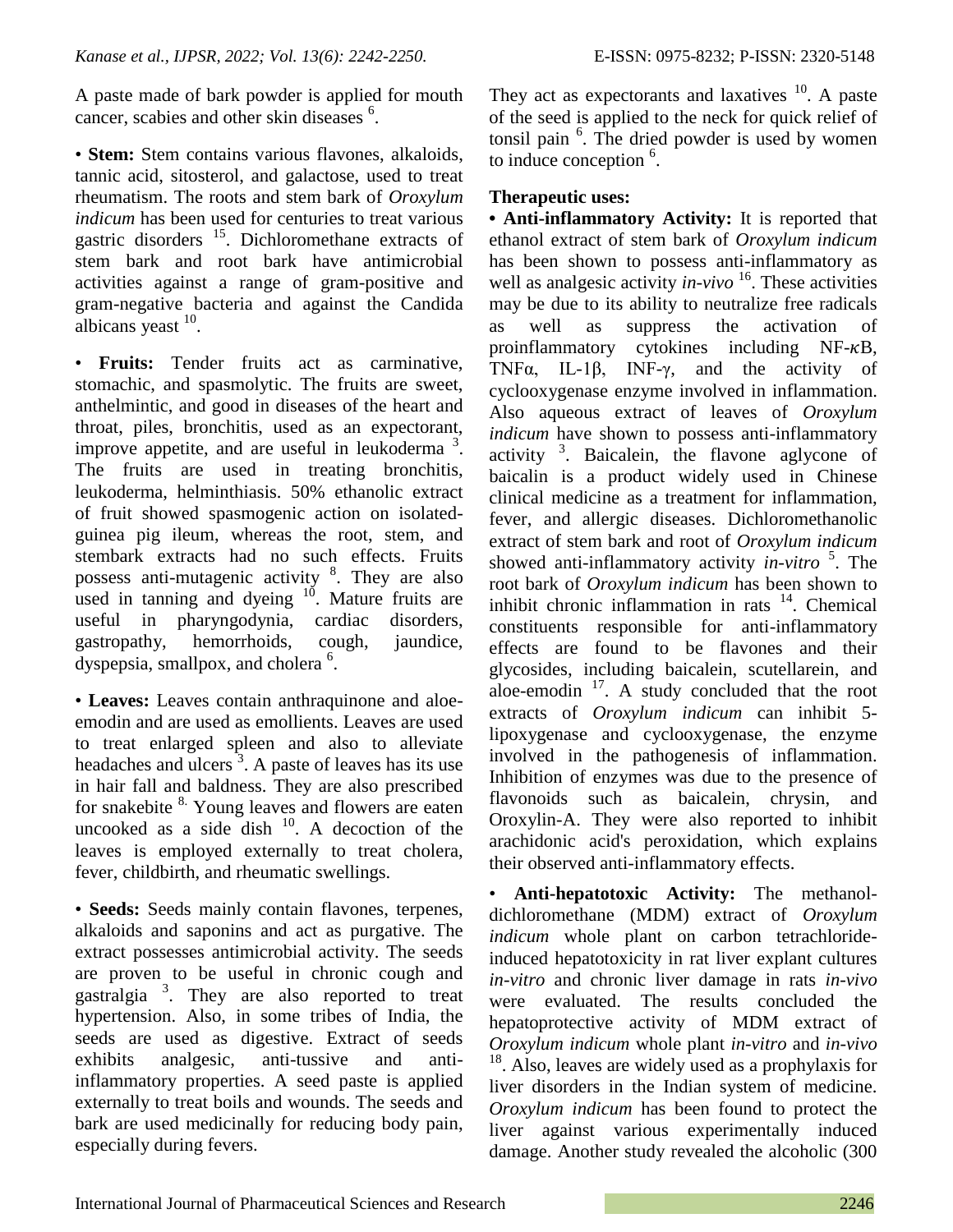mg/kg), petroleum ether (300 mg/kg), and nbutanol (100 and 300mg/kg) extracts significantly lowered serum glutamic oxaloacetic transaminase (SGOT), serum glutamic pyruvate transaminase (SGPT), alkaline phosphatase (ALP) and total bilirubin (TB) levels as compared to the control  $\text{group}^7$ .

**• Anthelmintic Activity:** Anthelmintic effects of *Oroxylum indicum* stem bark extract on juvenile and adult stages of Hymenolepis diminuta were evaluated. The extract possessed effects against the larval and adult stages and thus held promise in the control of intestinal helminthiases <sup>19</sup>. Jessica *et al.* assessed the anthelmintic activity of *Oroxylum indicum* against equine strongyle eggs and concluded it to be one of the most effective deworming agents  $3$ . In an uncontrolled study on  $21$ confirmed patients of intestinal amoebiasis, the oral administration of concentrated aqueous extract powder of *Oroxylum indicum* led to symptomatic improvement as well as the absence of Entamoeba Histolytica cysts in the stool of  $19$  patients.

• **Anti-cancer Activity:** It is reported that *Oroxylum indicum* possesses properties that inhibit tumor cell proliferation and migration. Results indicated the presence of baicalein, a flavonoid, to be a potent anti-furin and anti-tumor agent isolated from *Oroxylum indicum* <sup>20</sup>. It is used to check the proliferation of human breast cancer cell line MDA – MB – 43511. Also, ethanol extract of *Oroxylum indicum* proved to possess anti-proliferative effects on Hep2 cell lines. Ethanolic extract of stem bark of *Oroxylum indicum* was found to possess anticancer activity *in-vivo*<sup>5</sup>. In 2018, Chassagne *et al*. used a scoring approach to select traditional plants which are frequently used in liver disorders and tested them for anti-cancer activity on liver cancer. Out of these  $10$  plants were tested which included *Oroxylum indicum*, Andrographis paniculate, Willughbeia edulis, Senna alata, Cananga latifolia, *Salacia Chinensis* L., *Orthosiphon aristatus*, *Boerhavia diffusa* L., *Gomphrena celosioides* and *Melastoma saigonense*. Interestingly, when compared to the other plants evaluated in the study, the Ethanolic extract of *Oroxylum indicum* showed the highest anti-proliferative effect on the HepG2 model<sup>4</sup>. Another study concluded that the aqueous and methanol extracts of *Oroxylum indicum* stem bark induced apoptosis in MDA-MB-435S (human

breast carcinoma), Hep3B (human hepatic carcinoma), and PC-3 (human prostate cancer cells)  $\text{cells}$ <sup>1</sup>.

• **Immunostimulating Activity:** Immunostimulant activity of n-butanol fraction of root bark of *Oroxylum indicum* was investigated. The immune response to sheep red blood cells (SRBC hemagglutinating antibody [HA] titer) in rats was measured and evaluated. Treatment with an nbutanol fraction of *Oroxylum indicum* caused a significant increase in circulating HA titers, indicating potentiation of certain aspects of the humoral response. Also, the antioxidant potential of the drug was exhibited by a significant reduction in whole blood malondialdehyde (MDA) content along with a rise in activities/levels of superoxide dismutase (SOD), catalase (CAT), and reduced glutathione (GSH). Baicalein, a major flavonoid found in almost all plant parts, is reported to have immunomodulatory potential.

• **Anti-microbial Activity:** The antimicrobial activity of stem bark extract of *Oroxylum indicum* was evaluated. In-vitro antimicrobial susceptibility testing was performed, and the activity of different extracts of *Oroxylum indicum* towards the three strains of Gram-positive and Gram-negative bacteria was investigated. The results showed that in many cases, the plant could be the source of a potent antibacterial medicine  $21$ . Ethanolic extract of leaves of *Oroxylum indicum* showed moderate antibacterial activity against Acinetobacter baumannii *in-vitro* <sup>5</sup> . The extracts of methanol, ethyl acetate, and ethanol of stem bark of *Oroxylum indicum* were tested on three different species of Gram-positive and Gram-negative bacteria viz. Bacillus subtilis, *E. coli,* and Pseudomonas aeruginosa of the extracts were found to possess remarkable antibacterial properties <sup>14</sup>.

• **Gastroprotective Activity:** Flavonoids present in the stem bark of *Oroxylum indicum* are responsible for their gastroprotective nature. It is reported that all the flavonoids were tested for their ulcer protective effects against various gastric ulcers inducing models in rats  $^{15}$ . Also,  $50\%$  alcoholic extract of root bark of *Oroxylum indicum* was reported to possess gastroprotective activity  $3$ . Another study reported the anti-ulcer effects of root bark of *Oroxylum indicum* against experimental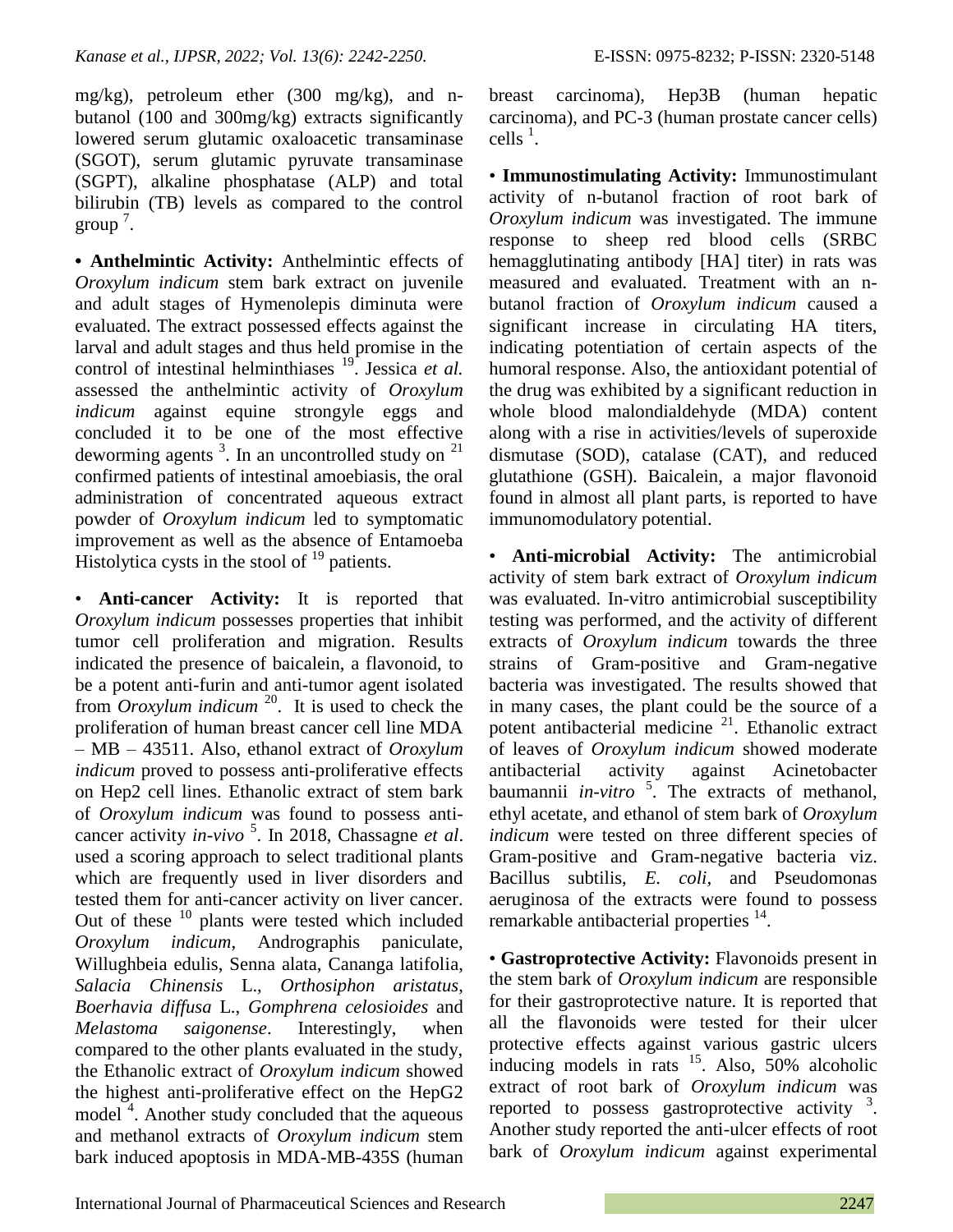gastric ulcers. This study concluded that the nbutanol and petroleum ether fractions of *Oroxylum indicum* possess significant anti-ulcer activity. There was an inhibitory effect on acid secretary mechanisms and free radical scavenging activity and a significant rise in gastric mucin activity. With the help of HPLC-based profiling techniques, the anti-ulcer activity could be linked to a significant extent to the presence of baicalein.

• **Anti-viral Activity:** The flavonoid baicalin, which is found abundantly in seeds of *Oroxylum indicum* has shown inhibitory effects against the human T cell leukemia virus type 1 and the human immunodeficiency virus (HIV-1)<sup>10</sup>. Another study was conducted using *Oroxylum indicum* extracts on Chikungunya virus infection. The study concluded that the extract possessed some anti-viral activity against CHIKV. The anti-chikungunya activity was between low to moderate, suggesting it is a potential candidate for anti-viral drugs  $^{22}$ . Recent research revealed a molecular docking study of eighteen *Oroxylum indicum* molecules with the main protease responsible for the replication of the SARS-CoV-2 virus. The outcome of their molecular simulation and ADMET properties reveal four potential inhibitors of the enzyme (Baicalein-7-O-diglucoside, chrysin-7-Oglucuronide, Oroxindin, and scutellarein) with the preference of the ligand Chrysin-7-O-glucuronide that has the highest binding energy (-8.6 kcal/mol) and obeys the Lipinski rule of five<sup>23</sup>.

• **Anti-arthritic Activity:** Ethyl acetate extract of root bark of *Oroxylum indicum* was found to possess anti-arthritic activity *in-vitro*<sup>5</sup>. Another study was conducted using the root bark of *Oroxylum indicum* against adjuvant-induced arthritis. Several extracts were tested for the activity, out of which chloroform and ethyl acetate extracts had significant anti-arthritic potential. The study concluded that the root bark extracts of *Oroxylum indicum* have significant anti-arthritic potential  $^{24}$ .

• **Radioprotective Activity:** A study was conducted on the protection of radiation-induced DNA damage in Albino Rats by *Oroxylum indicum*. *In-vitro* experiments on the protection of DNA from radiation-induced (5 and 10 Gy) damages were done using pBR322 plasmid DNA. Albino rats injected intra-peritoneally with 1-2g/kg of 60% ethanol extract and exposed 1, 3, and 5 Gy were screened for radioprotective effects using the comet assay. Treatment with 60% ethanol extract significantly decreased radiation-induced DNA damage in pBR322. A significant reduction of comet tail DNA and length in rat bone marrow cells was also observed. The results demonstrated that *Oroxylum indicum* fruits have a potent antioxidant property and can protect DNA from radiation-induced damages in both in vitro and *invivo* models without recognizable side effects  $25$ .

**• Anti-diabetic Activity:** The anti-diabetic activity of extracts of *Oroxylum indicum* roots has been studied in Wistar albino rats. Oral administration of ethanolic and aqueous extracts of roots of *Oroxylum indicum* at the dose levels of 300 and 500 mg/kg BW for 21 days and 11 days respectively in two different studies showed a significant reduction in the serum glucose, triglyceride, total cholesterol levels, and a significant increase in the liver and muscle glycogen levels, when compared with diabetic control groups  $14$ . Another study demonstrated the effect of methanolic extract of heartwood of *Oroxylum indicum*. It was concluded that the extract reduced the activity of  $\alpha$ -glucosidase, indicating its anti-diabetic potential  $\mathbf{^{11}}$ .

• **Analgesic Activity:** *Oroxylum indicum* has been used for ages as an analgesic agent. The analgesic activity of *Oroxylum indicum* was studied by the hot plate, tail immersion, and acetic acid tests to evaluate central and peripheral nervous system acting analgesics. The administration of *Oroxylum indicum* extract showed a significant analgesic activity, indicating that it has some analgesic effect as indicated by reduced pain by hot plate method and suppression of acetic acid-induced writhing <sup>16</sup>.

• **Nephroprotective activity:** Root decoction and leaves of *Oroxylum indicum* are widely used as prophylaxis for kidney disorders and to remove kidney stones in the Indian System of Medicine  $14$ . The effect of chrysin isolated from dried roots of *Oroxylum indicum* was evaluated against cisplatininduced acute renal failure. The nephroprotective activity was evaluated in male Albino rats. Cisplatin caused acute renal damage characterized by elevation of blood, urine nitrogen, and serum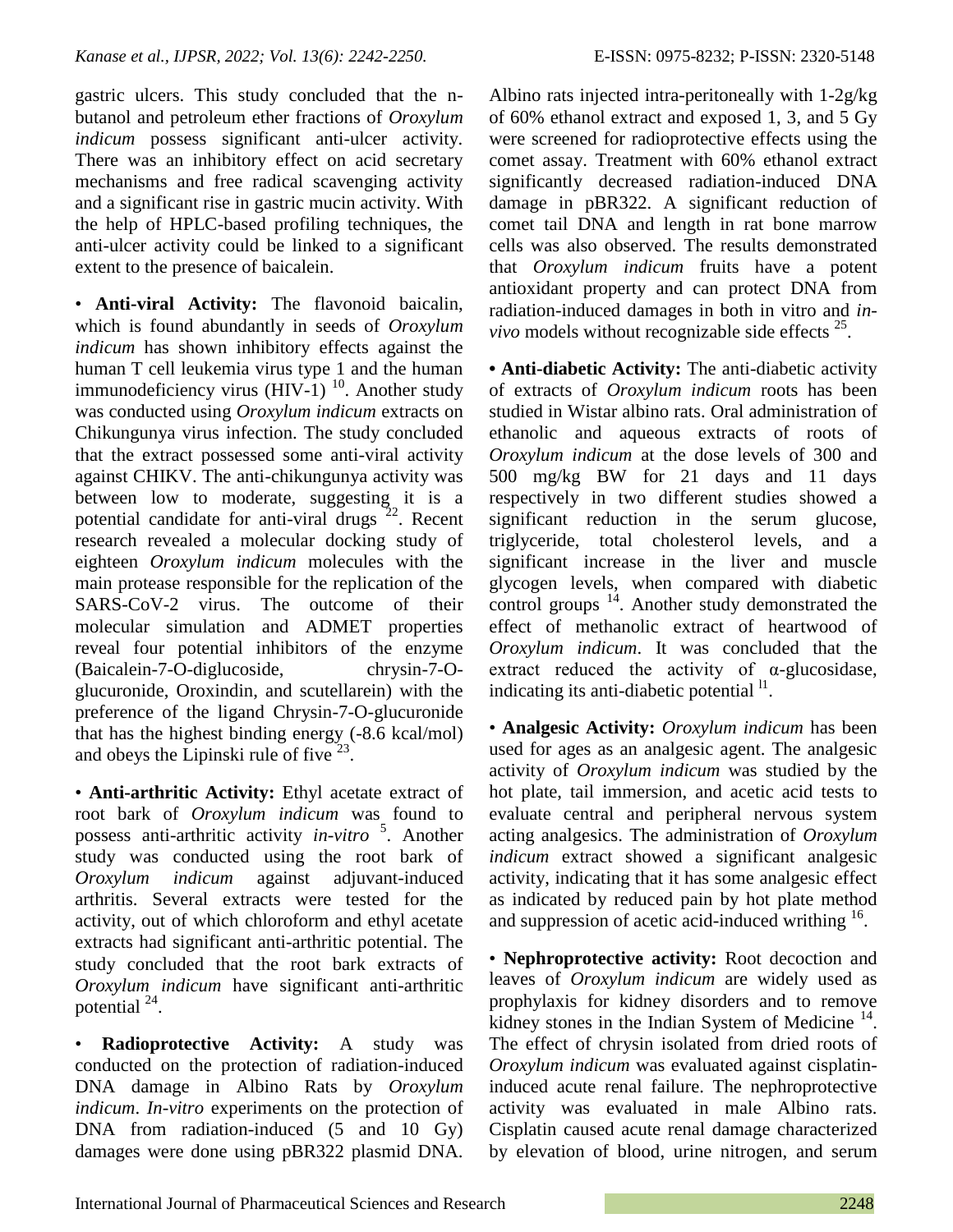creatinine. Animals that received chrysin reversed all the effects induced by cisplatin in a dosedependent manner. Thus, the study reveals that chrysin attenuated the nephrotoxic effects of cisplatin in rats  $26$ .

• **Anti-hyperlipidemic Activity:** The antihyperlipidemic activity of *Oroxylum indicum* total bark extract has been examined in the cholesterolinduced hyperlipidemic albino Wistar rat model. The root extract exhibited a significant reduction in total cholesterol, total triglycerides, LDL-C, VDL-C levels, and a remarkable increase in HDL-C levels when the index and LDL-C: HDL-C risk ratio was also reduced to a significant extent in the group treated with the extract  $14$ .

• **Wound Healing:** Wound healing is quite a complex process. It starts immediately as the injury occurs but might take years for the epidermal layer to form. Methanolic extract of root bark of *Oroxylum indicum* has been reported to possess partial healing properties of burn wounds in mice receiving the topical application of 1 and 2.5% extract containing ointment <sup>1</sup>. Another study investigated the wound healing properties of methanolic extract of *Oroxylum indicum*. The extract had significant wound healing property, as evident from the rate of wound contraction. Significant wound contraction was observed from day 20 onwards in *Oroxylum indicum* treated animal groups. The period of epithelization also decreased significantly and higher hydroxyproline content in treated groups suggested higher collagen re-deposition than the control group  $4$ . The result showed that the extract had significant wound healing activity. Also, histopathology studies confirmed the wound-healing activity of *Oroxylum indicum*. This study provided a scientific rationale for the traditional use of *Oroxylum indicum* in the management of wounds  $27$ .

• **Antiobesic Effect:** Obesity is itself associated with many diseases, including cardiovascular risk, diabetes, and cancer. *Oroxylum indicum* has been reported to reduce obesity up to a satisfactory level. The 3T3-L1 adipocytes, when treated with hexane, dichloromethane, ethyl acetate, and methanol extracts of *Oroxylum indicum* bark, inhibited the lipid accumulation and lipase activity, and the ethyl acetate extract was found to be most effective <sup>1</sup>. Research revealed that *Oroxylum indicum* extract inhibits adipogenesis and lipase activity *in-vitro*. The results revealed that *Oroxylum indicum* extract exhibited a dose-dependent reduction of lipid accumulation compared to the control. The extract also had a dose-dependent inhibitory effect on lipase activity as compared to control. It was further concluded that *Oroxylum indicum* extracts of the fruit pod could inhibit lipid and carbohydrate accumulation in adipocytes and also had the potential to inhibit an enzyme associated with fat  $a$ bsorption<sup>12</sup>.

• **Antioxidant Activity:** In a study, free radical scavenging activity of different extracts of *Oroxylum indicum* was evaluated in vitro using DPPH (diphenyl-picryl-hydrazyl) assay. Antioxidants present in the plant extract converted DPPH to 1, 1-diphenyl-1,2-dipicryl hydrazine. The scavenging effect of the plant extracts and standard (L-ascorbic acid) on the DPPH radical decreases in the following order: L-ascorbic acid> Ethyl acetate> Methanol> Water and it was found to be 97.4%, 61.4%, 40.8% and 29.2% at a concentration of 100 µg/ml respectively. Another study revealed the *in-vitro* antioxidant activity of bark extracts of *Oroxylum indicum*. The study concluded that this plant may be used for mitigating the detrimental effect of oxidative stress and reactive oxygen species-mediated disease  $^{28}$ . Also, the leaves of *Oroxylum indicum* possessed antioxidant activity in vitro. Further, investigations on the in vitro antioxidant capacities of methanol extract, fractions, and flavones from *Oroxylum indicum* bark were performed  $29$ .

**CONCLUSION:** *Oroxylum indicum* is used in Ayurvedic and traditional systems of medicine to treat numerous human diseases. It has been reported to possess anti-inflammatory, antihepatotoxic, anthelmintic, anti-cancer, immunostimulating, antimicrobial, gastro-protective, antiviral, anti-arthritic, radioprotective, anti-diabetic, analgesic, nephroprotective, anti-hyperlipidemic, wound healing and many more properties which are yet to be reported. Research carried out using different *in-vivo* and *in-vitro* techniques of biological evaluation support most of these claims.

Research reveals the enormous work done on this plant, yet some of the properties are still not